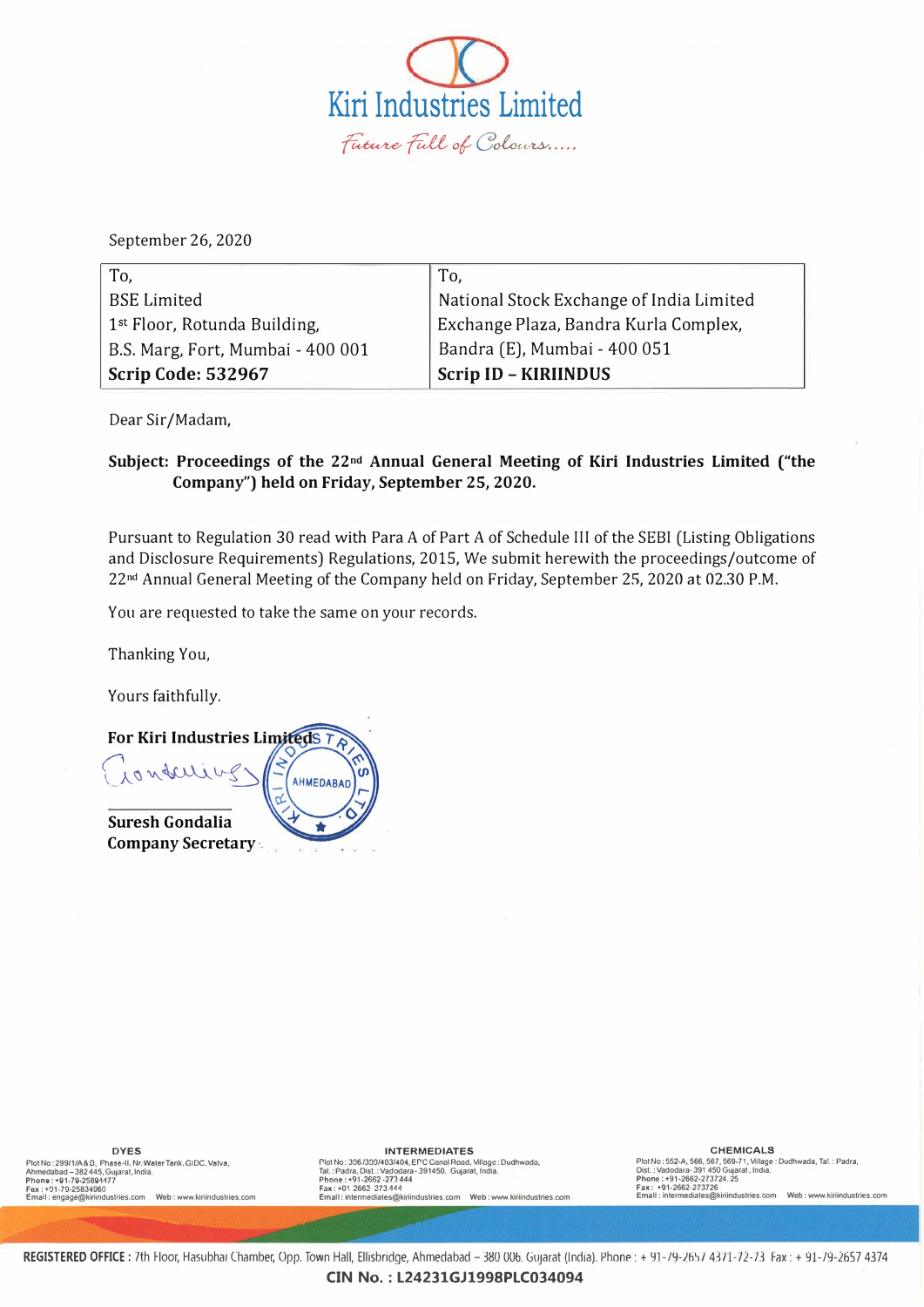# CD

## **PROCEEDINGS OF 22nd ANNUAL GENERAL MEETING HELD ON SEPTEMBER 25, 2020**

The 22nd Annual General Meeting of the Company was held on Friday, September 25, 2020 at 02.30 p.m. through Video Conference and Other Audio Visual Means ("VC/OAVM"). The meeting was held in compliance with the Circulars No. 20/2020 dated May 5, 2020, Circular No. 14/2020 dated April 8, 2020 and Circular no. 17 /2020 dated April 13, 2020 issued by the Ministry of Corporate Affairs ("MCA") and Circular No. SEBI/HO/CFD/CMDl/CIR/P /2020/79 issued by the Securities and Exchange Board of India ("the Circulars") and as per other applicable provisions of the Companies Act, 2013 and the Rules made thereunder.

The Company Secretary welcomed the members on behalf of the Company. With permission of Chairman of the Company, Mr. Manish Kiri occupied the Chair and carried out the further Proceeding of the meeting. After ascertaining the requisite quorum, the meeting was called in order. With the permission of members present, the Notice of 22<sup>nd</sup> AGM, Secretarial Audit Report and the Auditors' Report were taken as read.

M/s. R. C. Tarpara & Associates, Practicing Company Secretary acted as scrutinizer to scrutinize the voting process at the Annual General Meeting.

Mr. Manish Kiri briefed the members about the financials of the Company for the year ended March 31, 2020, Global industry dynamics, general business of the Company including impact of COVID-19 and status of court case in Singapore.

Thereafter, following businesses were carried out through e-voting process by the members present at the meeting:

#### **•Ordinary Businesses:**

- 1. To receive, consider and adopt the Audited (Standalone and Consolidated) Financial Statements for the year ended on March 31, 2020, together with the Reports of the Directors and Auditors thereon.
- 2. To Re-appoint a Director in place of Mr. Pravin Kiri (DIN: 00198275), who retires by rotation and being eligible, offers himself for re-appointment.
- 3. To declare Dividend of INR 0.015/- (@0.15%) per share of Rs. 10/- each on 43,33,500 Cumulative Redeemable Preference shares of the Company for the Financial Year ended March 31, 2020.
- 4. To declare Dividend of INR 0.50 /- (@5%) per equity share of Rs. 10/- each for the Financial Year ended March 31, 2020.

#### **•Special Business:**

- 5. To ratify the remuneration of Cost Auditors of the Company for F.Y. 2020-21;
- 6. To approve re-appointment of Ms. Veena Padia as an Independent Director;